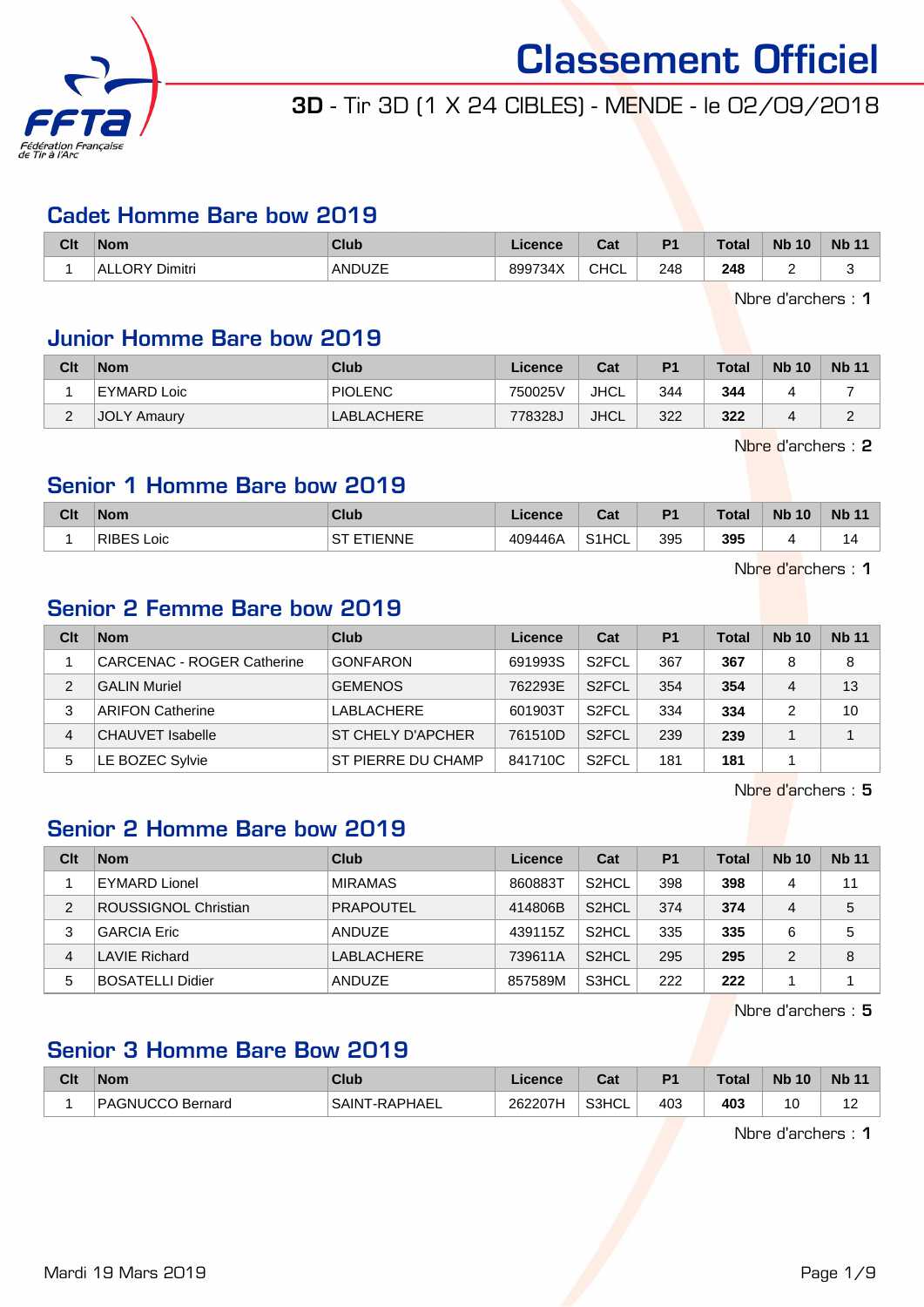

## 3D - Tir 3D (1 X 24 CIBLES) - MENDE - le 02/09/2018

#### Senior 1 Femme Arc à poulies nu 2019

| Clt | <b>Nom</b>                  | <b>Club</b> | <b>_icence</b> | Tot.<br>uai                       | D <sub>1</sub>  | Total | <b>Nb</b><br>10 | <b>Nb 11</b> |
|-----|-----------------------------|-------------|----------------|-----------------------------------|-----------------|-------|-----------------|--------------|
|     | <b>IMONTIEL</b><br>Laetitia | LANGLADE    | 405003W        | $\sim$ $\sim$ $\sim$<br>◡<br>۱۱ ب | 36 <sup>′</sup> | 361   |                 |              |

Nbre d'archers : 1

## Senior 1 Homme Arc à poulies nu 2019

| Clt | <b>Nom</b>     | <b>Club</b> | .icence | ◠ञ<br>val          | P <sub>1</sub>  | <b>Total</b> | <b>Nb 10</b> | <b>Nb 11</b> |
|-----|----------------|-------------|---------|--------------------|-----------------|--------------|--------------|--------------|
|     | JESSON Nicolas | LANGLADE    | 462617V | S <sub>1</sub> HCO | 33 <sup>′</sup> | 331          | <u>_</u>     |              |

Nbre d'archers : 1

## Senior 2 Femme Arc à poulies nu 2019

| Clt      | <b>Nom</b>            | Club                     | Licence | Cat                | P <sub>1</sub> | <b>Total</b> | <b>Nb 10</b> | <b>Nb 11</b> |
|----------|-----------------------|--------------------------|---------|--------------------|----------------|--------------|--------------|--------------|
|          | <b>PHILIPPE Gael</b>  | <b>ROBION</b>            | 330848T | S <sub>2</sub> FCO | 404            | 404          |              | 13           |
| $\Omega$ | DUPEYRON Marie-Pierre | <b>ST CHELY D'APCHER</b> | 678035V | S <sub>2</sub> FCO | 187            | 187          |              |              |

Nbre d'archers : 2

## Senior 2 Homme Arc à poulies nu 2019

| Clt | <b>Nom</b>                | Club              | Licence | <b>Cat</b><br>uai  | D <sub>1</sub> | <b>Total</b> | <b>N<sub>b</sub></b><br>10 | <b>Nb 11</b> |
|-----|---------------------------|-------------------|---------|--------------------|----------------|--------------|----------------------------|--------------|
|     | DANYLIW-HEILIG Christophe | <b>MONTBRISON</b> | 826682T | S <sub>2</sub> HCO | 339            | 339          |                            |              |

Nbre d'archers : 1

## Senior 3 Homme Arc à Poulies nu 2019

| Clt | <b>Nom</b>            | Club                      | Licence | Cat   | P <sub>1</sub> | Total | <b>Nb 10</b> | <b>Nb 11</b> |
|-----|-----------------------|---------------------------|---------|-------|----------------|-------|--------------|--------------|
|     | LE BOZEC Jean Jacques | <b>ST PIERRE DU CHAMP</b> | 736767J | S3HCO | 342            | 342   |              |              |
|     | DUPUY Rene            | <b>MONTPEYROUX</b>        | 391242N | S3HCO | 324            | 324   |              |              |
|     | DUDA Georges          | <b>MONTPEYROUX</b>        | 718212R | S3HCO | 296            | 296   |              | 10           |

Nbre d'archers : 3

#### Senior 1 Homme Arc Droit 2019

| Clt | <b>Nom</b>    | Club             | .icence | $\sim$<br>uai      | D <sub>1</sub> | <b>Total</b> | <b>N<sub>b</sub></b><br>10 | <b>Nb 11</b> |
|-----|---------------|------------------|---------|--------------------|----------------|--------------|----------------------------|--------------|
|     | GARDEUR Robin | <b>POMPIGNAN</b> | 627321W | S <sub>1</sub> HAD | 394            | 394          |                            |              |

Nbre d'archers : 1

## Senior 2 Femme Arc Droit 2019

| Clt | <b>Nom</b>         | Club            | Licence | Cat                             | P <sub>1</sub> | <b>Total</b> | <b>Nb 10</b> | <b>Nb 11</b> |
|-----|--------------------|-----------------|---------|---------------------------------|----------------|--------------|--------------|--------------|
|     | GODZIK Sabine      | ANDUZE          | 370368Z | S <sub>2</sub> FAD              | 225            | 225          | ◠<br>-       |              |
|     | IGERMAIN Nathalie  | L'ISLE JOURDAIN | 844022R | S <sub>2</sub> FAD              | 221            | 221          |              |              |
|     | BARCONNIERE Lucile | <b>GOURDON</b>  | 671843P | S <sub>2</sub> F <sub>A</sub> D | 192            | 192          |              |              |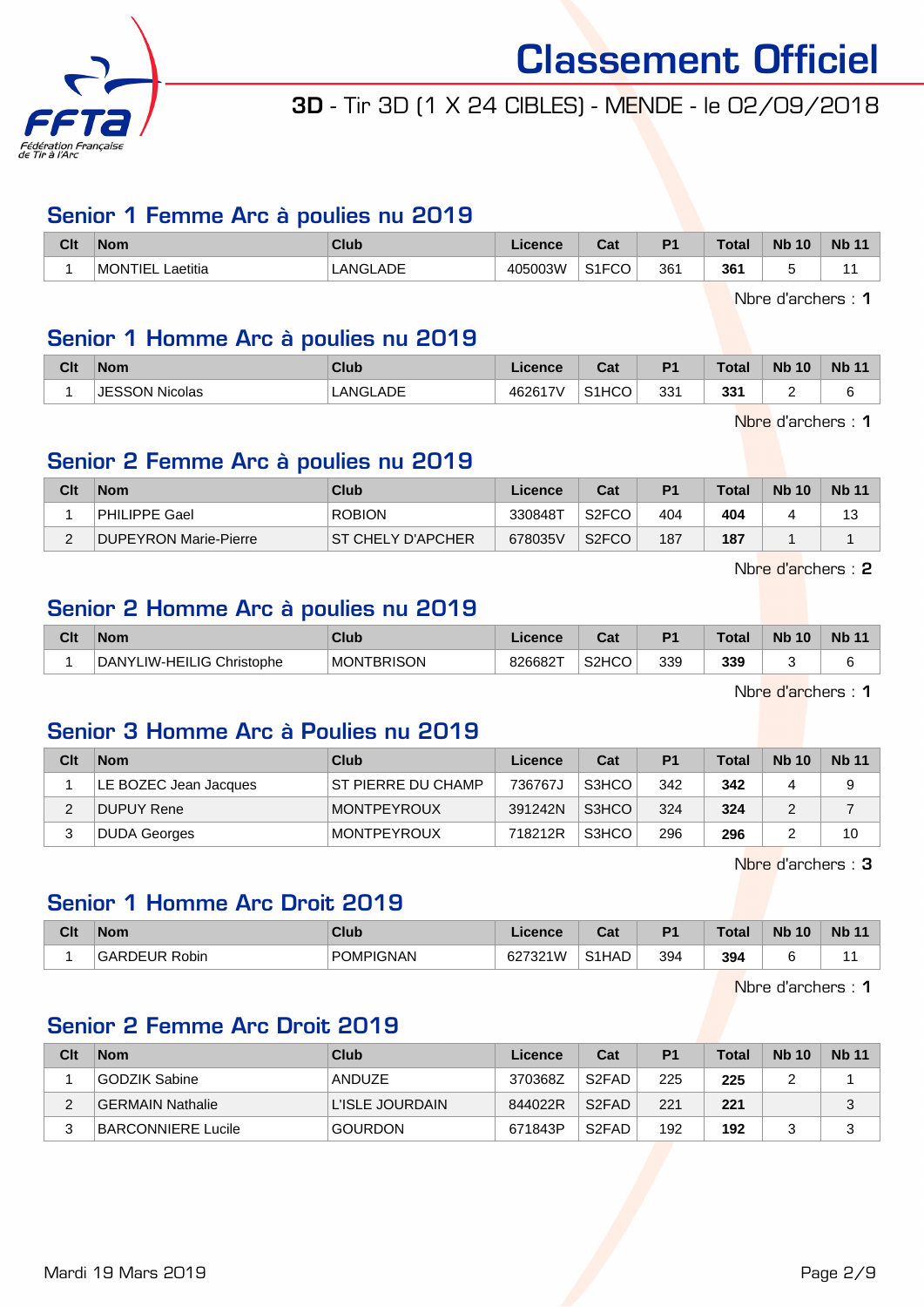

3D - Tir 3D (1 X 24 CIBLES) - MENDE - le 02/09/2018

## Senior 2 Femme Arc Droit 2019 (Suite)

| Clt | <b>Nom</b>          | Club                                  | Licence | Cat                            | P <sub>1</sub> | <b>Total</b> | <b>Nb 10</b> | <b>Nb</b> 11 |
|-----|---------------------|---------------------------------------|---------|--------------------------------|----------------|--------------|--------------|--------------|
|     | BARBETTE Joelle     | <b>ST CHRISTOL LEZ</b><br><b>ALES</b> | 838677F | S <sub>2</sub> F <sub>AD</sub> | 186            | 186          |              | 4            |
| 5   | DOUTEAU Marianne    | <b>MIRAMAS</b>                        | 731507S | S <sub>2</sub> FAD             | 184            | 184          | 2            |              |
| 6   | BARBABIANCA Martine | ST CHELY D'APCHER                     | 677713V | S <sub>2</sub> FAD             | 156            | 156          |              |              |

Nbre d'archers : 6

## Senior 2 Homme Arc Droit 2019

| Clt            | <b>Nom</b>                  | <b>Club</b>                              | Licence | Cat                | <b>P1</b> | <b>Total</b> | <b>Nb 10</b>   | <b>Nb 11</b>   |
|----------------|-----------------------------|------------------------------------------|---------|--------------------|-----------|--------------|----------------|----------------|
| 1              | <b>GIRARD Philippe</b>      | <b>PUY SAINTE</b><br><b>REPARADE ARR</b> | 413536W | S2HAD              | 311       | 311          | 4              | 8              |
| $\overline{2}$ | <b>MAUBON Eric</b>          | <b>PIERRELATTE</b>                       | 703178Z | S <sub>2</sub> HAD | 302       | 302          | $\mathbf{1}$   | 3              |
| 3              | <b>ARIFON Remi</b>          | <b>LABLACHERE</b>                        | 461771A | S <sub>2</sub> HAD | 294       | 294          | 5              | 4              |
| 4              | <b>TRIBOT Gilles</b>        | <b>ST CHRISTOL LEZ</b><br><b>ALES</b>    | 797011S | S <sub>2</sub> HAD | 281       | 281          |                | 6              |
| 5              | <b>NEVERS Mickael</b>       | <b>MACON</b>                             | 387443J | S <sub>2</sub> HAD | 263       | 263          | $\overline{4}$ | $\overline{2}$ |
| 6              | <b>GERMAIN Thierry</b>      | L'ISLE JOURDAIN                          | 842792D | S2HAD              | 263       | 263          |                | 3              |
| 7              | <b>THIEBEAU Olivier</b>     | <b>GOURDON</b>                           | 859798N | S2HAD              | 254       | 254          | 3              | 5              |
| 8              | <b>BIRBES Lionel</b>        | <b>MIRAMAS</b>                           | 693969P | S2HAD              | 232       | 232          | $\overline{4}$ | 2              |
| 9              | <b>BARBABIANCA Philippe</b> | ST CHELY D'APCHER                        | 670957B | S2HAD              | 138       | 138          |                |                |

Nbre d'archers : 9

## Senior 3 Femme Arc Droit 201

| Clt | <b>Nom</b>           | <b>Club</b> | icence                                              | <b>Cal</b><br>va. | D <sup>4</sup> | Total    | <b>Nb</b><br>10 | <b>Nb</b> |
|-----|----------------------|-------------|-----------------------------------------------------|-------------------|----------------|----------|-----------------|-----------|
|     | DUMOND-HASSAN Nicole | ANDUZE      | $1 - 1$<br>694<br>7 V.V<br>$\overline{\phantom{a}}$ | S3FAD             | ററ<br>ია       | n.<br>ია |                 |           |

Nbre d'archers : 1

## Senior 3 Homme Arc Droit 2019

| Clt      | <b>Nom</b>         | Club               | Licence | Cat   | P <sub>1</sub> | <b>Total</b> | <b>Nb 10</b> | <b>Nb 11</b> |
|----------|--------------------|--------------------|---------|-------|----------------|--------------|--------------|--------------|
|          | GALLARDO Alain     | <b>ROBION</b>      | 726231G | S3HAD | 261            | 261          |              |              |
| <u>.</u> | BELLOT Daniel      | ANDUZE             | 344171Z | S3HAD | 243            | 243          |              | b            |
| ົ<br>ບ   | <b>BRUN Pierre</b> | <b>MONTPEYROUX</b> | 916139D | S3HAD | 141            | 141          |              |              |

Nbre d'archers : 3

## Cadet Homme Arc Libre 2019

| Clt | <b>Nom</b>    | Club                                        | Licence | Cat  | P <sub>1</sub> | <b>Total</b> | <b>Nb 10</b> | <b>Nb 11</b> |
|-----|---------------|---------------------------------------------|---------|------|----------------|--------------|--------------|--------------|
|     | TRIBOT Maxime | LEZ<br><sup>-</sup> CHRISTOL<br>.ST<br>ALES | 887389D | CHTL | 450            | 450          | -            | 18           |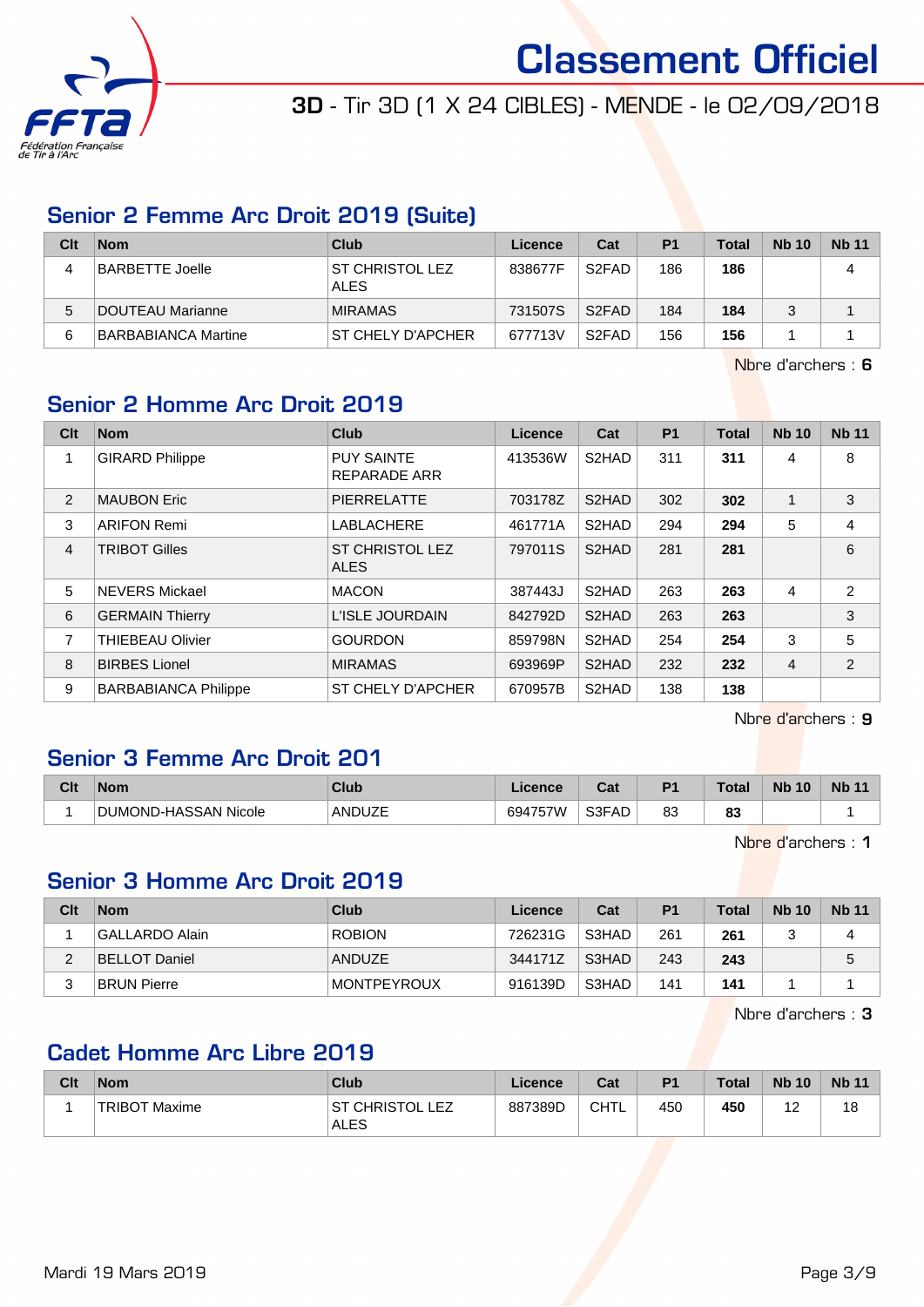

## 3D - Tir 3D (1 X 24 CIBLES) - MENDE - le 02/09/2018

#### Cadet Homme Arc Libre 2019 (Suite)

| Clt | ∣Nom          | Club                                                | Licence | $R_{\rm{orb}}$<br>ua | D <sub>1</sub> | <b>Total</b> | <b>N<sub>b</sub></b><br>10 | <b>N<sub>b</sub></b> |
|-----|---------------|-----------------------------------------------------|---------|----------------------|----------------|--------------|----------------------------|----------------------|
| -   | BONAL Nicolas | ' D'APCHER<br>S1<br>CHEL'<br>$\sim$<br>$\mathbf{v}$ | 894306X | CHTL                 | 426            | 426          |                            | . .                  |

Nbre d'archers : 2

## Senior 1 Femme Arc Libre 2019

| Clt | <b>Nom</b>      | Club                 | icence  | $0 - 4$<br>ual    | $P^{\prime}$ | <b>Total</b> | <b>N<sub>b</sub></b><br>10 | <b>Nb 11</b> |
|-----|-----------------|----------------------|---------|-------------------|--------------|--------------|----------------------------|--------------|
|     | EYMARD<br>Anais | LLENE<br><b>BOLI</b> | 883979X | 0.4 <sub>FT</sub> | 437          | 437<br>731   | ∼                          | 19           |

Nbre d'archers : 1

## Senior 1 Homme Arc Libre 2019

| Clt | <b>Nom</b>              | Club                                  | Licence | Cat                | P <sub>1</sub> | Total | <b>Nb 10</b> | <b>Nb 11</b> |
|-----|-------------------------|---------------------------------------|---------|--------------------|----------------|-------|--------------|--------------|
|     | PAUNER Joan             | <b>MIRAMAS</b>                        | 367672U | S <sub>1</sub> HTL | 500            | 500   | 28           | 16           |
| 2   | DRUGUET Joel            | <b>MIRAMAS</b>                        | 784967A | S <sub>1</sub> HTL | 491            | 491   | 27           | 13           |
| 3   | <b>GERARD Cedric</b>    | <b>MARSEILLE TROIS</b><br><b>LUCS</b> | 451225M | S <sub>1</sub> HTL | 472            | 472   | 18           | 20           |
| 4   | <b>GALLARDO Olivier</b> | <b>ROBION</b>                         | 664001R | S <sub>1</sub> HTL | 467            | 467   | 15           | 22           |

Nbre d'archers : 4

#### Senior 2 Femme Arc Libre 2019

| Clt | <b>Nom</b>               | Club                                  | Licence | Cat                | P <sub>1</sub> | Total | <b>Nb 10</b> | <b>Nb 11</b> |
|-----|--------------------------|---------------------------------------|---------|--------------------|----------------|-------|--------------|--------------|
|     | <b>RUIZ Carol</b>        | <b>COGOLIN</b>                        | 708905Z | S <sub>2</sub> FTL | 417            | 417   | 6            | 15           |
| 2   | <b>DEUTSCH Stephanie</b> | ST CHRISTOL LEZ<br><b>ALES</b>        | 905371Z | S <sub>2</sub> FTL | 375            | 375   |              | 12           |
| 3   | <b>MAUBON Isabelle</b>   | <b>PIERRELATTE</b>                    | 703182D | S <sub>2</sub> FTL | 375            | 375   |              | 8            |
| 4   | LA GRECA Gaetane         | <b>MIRAMAS</b>                        | 696947B | S <sub>2</sub> FTL | 368            | 368   | 6            | 10           |
| 5   | <b>DOSSAL Eve</b>        | <b>ST CHRISTOL LEZ</b><br><b>ALES</b> | 674679X | S <sub>2</sub> FTL | 361            | 361   | 5            | 10           |

Nbre d'archers : 5

## Senior 2 Homme Arc Libre 2019

| Clt            | <b>Nom</b>              | Club                           | Licence | Cat                | P <sub>1</sub> | <b>Total</b> | <b>Nb 10</b> | <b>Nb 11</b> |
|----------------|-------------------------|--------------------------------|---------|--------------------|----------------|--------------|--------------|--------------|
|                | <b>MAIGRON Olivier</b>  | <b>VEDENE</b>                  | 606794J | S <sub>2</sub> HTL | 469            | 469          | 19           | 17           |
| $\overline{2}$ | <b>RUIZ Alain</b>       | <b>COGOLIN</b>                 | 599520C | S <sub>2</sub> HTL | 462            | 462          | 12           | 21           |
| 3              | <b>TERRASSE Vincent</b> | <b>PRIVAS</b>                  | 250619M | S <sub>2</sub> HTL | 456            | 456          | 15           | 18           |
| $\overline{4}$ | <b>BONAL Patrick</b>    | ST CHELY D'APCHER              | 872210E | S <sub>2</sub> HTL | 411            | 411          | 11           | 8            |
| 5              | DOSSAL Jean-Luc         | ST CHRISTOL LEZ<br><b>ALES</b> | 664802L | S <sub>2</sub> HTL | 401            | 401          | 6            | 16           |
| 6              | <b>JOLY Emmanuel</b>    | LABLACHERE                     | 898215W | S <sub>2</sub> HTL | 396            | 396          | 10           | 12           |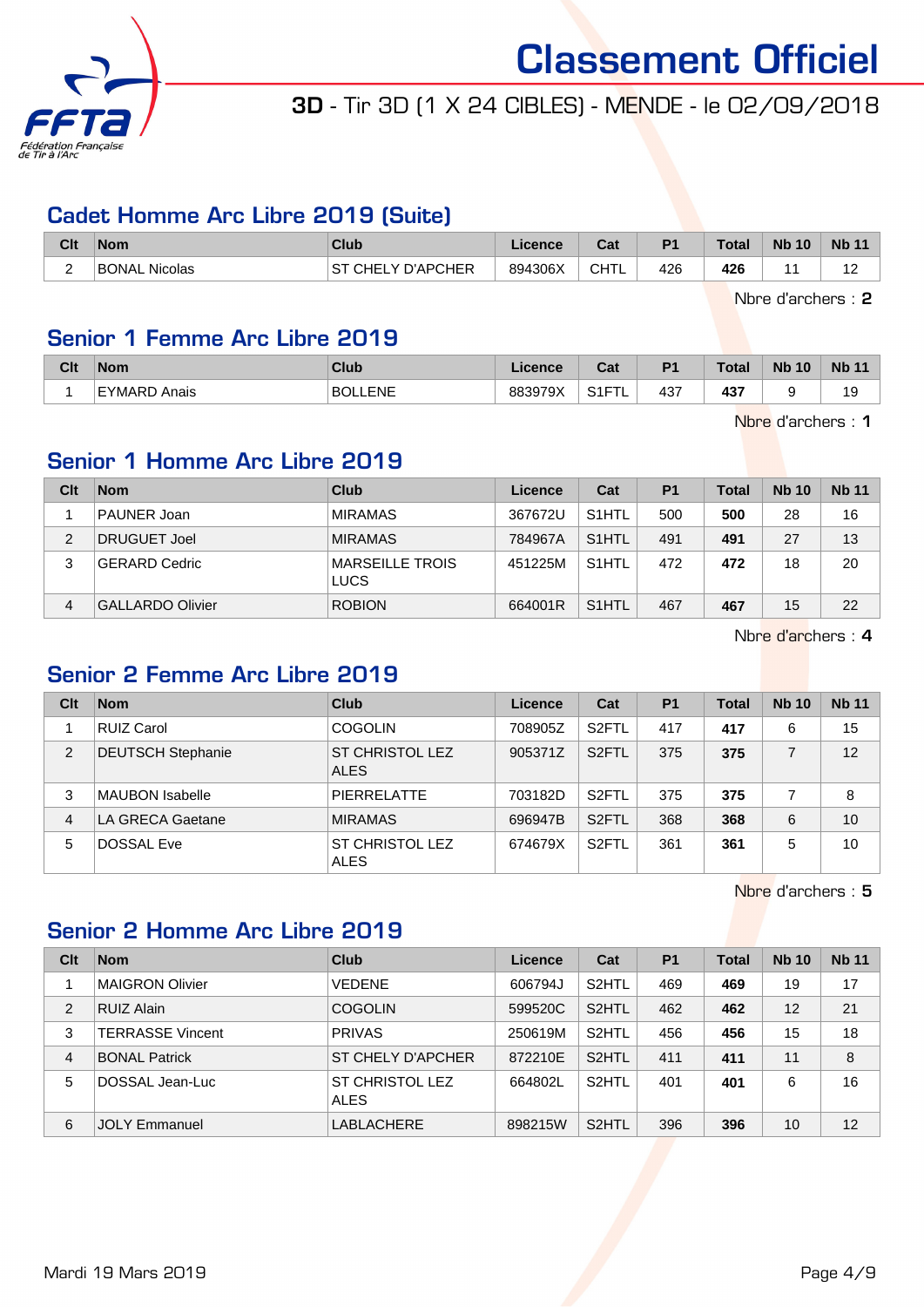

## 3D - Tir 3D (1 X 24 CIBLES) - MENDE - le 02/09/2018

#### Senior 2 Homme Arc Libre 2019 (Suite)

| Clt | <b>Nom</b>               | Club               | Licence | Cat                | P1  | <b>Total</b> | <b>Nb 10</b> | <b>Nb 11</b> |
|-----|--------------------------|--------------------|---------|--------------------|-----|--------------|--------------|--------------|
|     | <b>IMERVEILLIE Alain</b> | PARIS ASRTL        | 286276V | S <sub>2</sub> HTL | 393 | 393          | 10           | 8            |
|     | CHAUVET Herve            | IST CHELY D'APCHER | 745777C | S <sub>2</sub> HTL | 384 | 384          |              | 9            |
|     | DUPEYRON Philippe        | IST CHELY D'APCHER | 661841T | S <sub>2</sub> HTL | 358 | 358          |              |              |

Nbre d'archers : 9

## Senior 3 Homme Arc Libre 2019

| Clt      | <b>Nom</b>              | Club           | Licence | Cat   | P <sub>1</sub> | <b>Total</b> | <b>Nb 10</b> | <b>Nb 11</b> |
|----------|-------------------------|----------------|---------|-------|----------------|--------------|--------------|--------------|
|          | <b>TRAMUTOLA Roland</b> | <b>MIRAMAS</b> | 329265X | S3HTL | 362            | 362          |              |              |
| $\Omega$ | PERRET Dominique        | ANDUZE         | 870146L | S3HTL | 348            | 348          |              |              |

Nbre d'archers : 2

## Senior 1 Homme Arc Chasse 2019

| Clt | <b>Nom</b>            | <b>Club</b>    | .icence | ∩^+<br>val | D <sub>1</sub> | <b>Total</b> | <b>N<sub>b</sub></b><br>10 | <b>Nb</b> |
|-----|-----------------------|----------------|---------|------------|----------------|--------------|----------------------------|-----------|
|     | /E C<br>.ionel<br>AL. | <b>VALENCE</b> | 949584G | S1HAC      | 143            | 143          |                            |           |

Nbre d'archers : 1

## Senior 2 Femme Arc Chasse 2019

| Clt | <b>Nom</b>         | Club               | Licence | Cat                | P <sub>1</sub> | <b>Total</b> | <b>Nb 10</b> | <b>Nb 11</b> |
|-----|--------------------|--------------------|---------|--------------------|----------------|--------------|--------------|--------------|
|     | CLUZEL Geraldine   | <b>TERRENOIRE</b>  | 762763R | S2FAC              | 272            | 272          |              |              |
| ∠   | AUDRAN Solange     | <b>COGOLIN</b>     | 859372A | S2FAC              | 221            | 221          |              |              |
| 2   | DENIS Marie-Pierre | SAINT JUST MALMONT | 940904X | S <sub>2</sub> FAC | 204            | 204          |              |              |

Nbre d'archers : 3

## Senior 2 Homme Arc Chasse 2019

| Clt            | <b>Nom</b>                    | Club                      | Licence | Cat                | <b>P1</b> | <b>Total</b> | <b>Nb 10</b> | <b>Nb 11</b> |
|----------------|-------------------------------|---------------------------|---------|--------------------|-----------|--------------|--------------|--------------|
|                | <b>PAGNUCCO Boris</b>         | ANDUZE                    | 276897A | S <sub>2</sub> HAC | 339       | 339          | 2            | 5            |
| 2              | <b>BERTHIER Jean-Philippe</b> | <b>ROBION</b>             | 270474U | S <sub>2</sub> HAC | 325       | 325          | 4            | 6            |
| 3              | <b>RAMON Philippe</b>         | <b>MONTPEYROUX</b>        | 750224L | S2HAC              | 312       | 312          | 2            | 5            |
| $\overline{4}$ | <b>DESOLME Thierry</b>        | <b>SAINT JUST MALMONT</b> | 874071C | S <sub>2</sub> HAC | 301       | 301          | 3            | 5            |
| 5              | <b>ZOUYENE Marc</b>           | <b>ANDUZE</b>             | 642170L | S3HAC              | 300       | 300          | 4            | 5            |
| 6              | <b>ALIBERT Jean Michel</b>    | <b>GONFARON</b>           | 634123P | S2HAC              | 278       | 278          | 2            | 3            |
| 7              | <b>FESQUET Eric</b>           | <b>ANDUZE</b>             | 383243U | S2HAC              | 222       | 222          |              | 4            |
| 8              | <b>HOUSSIER William</b>       | <b>SAINT JUST MALMONT</b> | 763931K | S2HAC              | 209       | 209          | 1            | 4            |
| 9              | <b>GRANGER Denis</b>          | <b>SAINT JUST MALMONT</b> | 910886U | S2HAC              | 150       | 150          | 1            |              |

Nbre d'archers : 9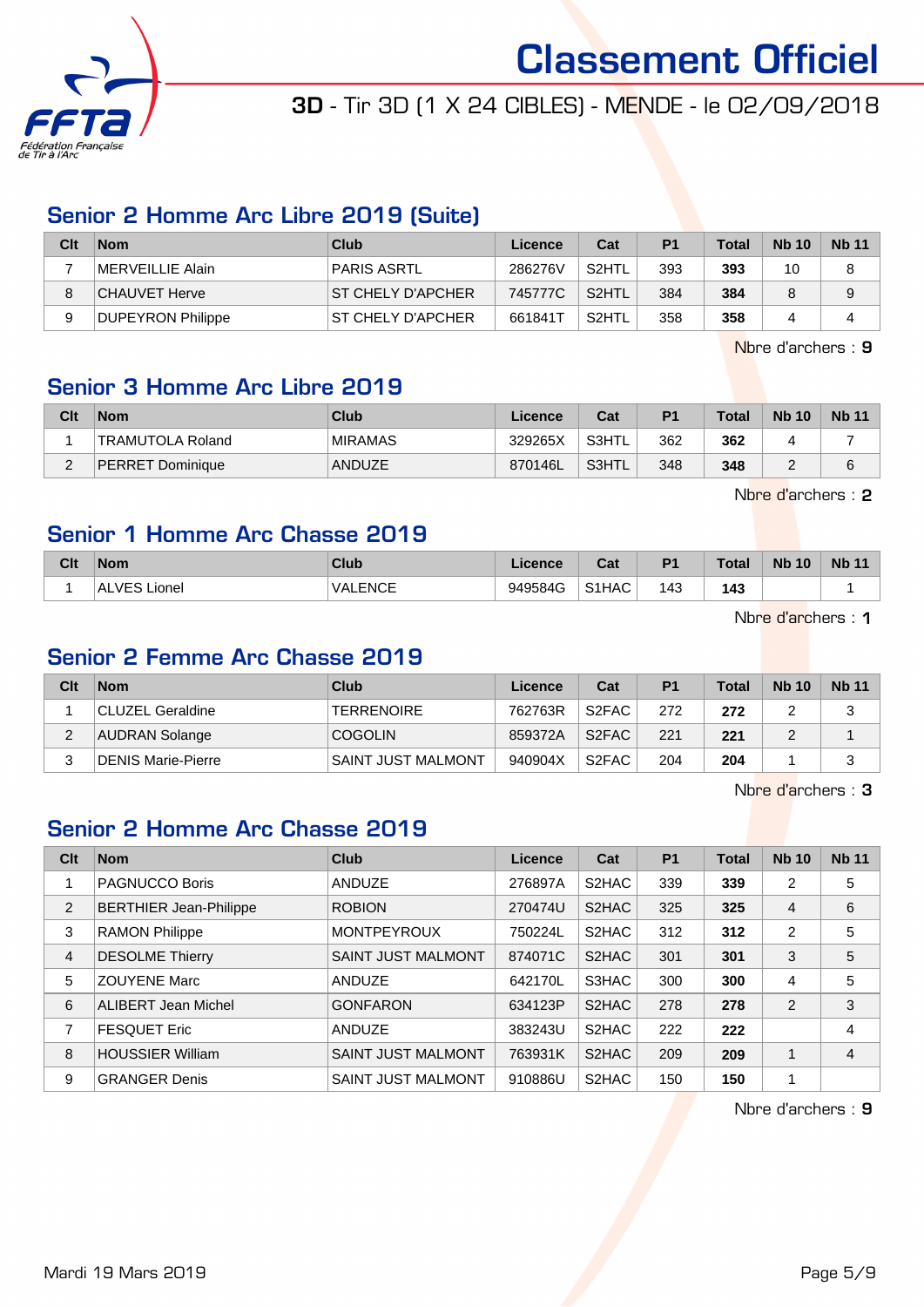

## 3D - Tir 3D (1 X 24 CIBLES) - MENDE - le 02/09/2018

#### Senior 3 Homme Arc Chasse 2019

| Clt    | <b>Nom</b>          | Club                   | Licence | Cat   | P <sub>1</sub> | <b>Total</b> | <b>Nb 10</b> | <b>Nb 11</b> |
|--------|---------------------|------------------------|---------|-------|----------------|--------------|--------------|--------------|
|        | AUDRAN Michel       | <b>COGOLIN</b>         | 371922N | S3HAC | 273            | 273          |              |              |
| ົ<br>∠ | <b>CLUZEL Roger</b> | <b>TERRENOIRE</b>      | 762764S | S3HAC | 238            | 238          |              |              |
| 3      | MICHALON Georges    | <b>AUREC SUR LOIRE</b> | 338051X | S3HAC | 234            | 234          |              |              |

Nbre d'archers : 3

## Autres tirs

#### Junior Homme Bare bow 2019

| <b>Tir</b>       | <b>Nom</b>            | Club              | ∟icence | Cat         | P <sub>1</sub> | <b>Total</b> | <b>Nb 10</b> | <b>Nb 11</b>  |
|------------------|-----------------------|-------------------|---------|-------------|----------------|--------------|--------------|---------------|
| Tir <sub>2</sub> | <b>JOLY</b><br>Amaury | <b>LABLACHERE</b> | 778328J | <b>JHCL</b> | 347            | 347          |              | $\sim$<br>ں ، |

Nbre d'archers : 1

## Senior 2 Femme Bare bow 2019

| Tir   | <b>Nom</b>                 | Club                | Licence | Cat                | P <sub>1</sub> | <b>Total</b> | <b>Nb 10</b> | <b>Nb 11</b> |
|-------|----------------------------|---------------------|---------|--------------------|----------------|--------------|--------------|--------------|
| Tir 2 | CARCENAC - ROGER Catherine | <b>GONFARON</b>     | 691993S | S <sub>2</sub> FCL | 351            | 351          |              |              |
| Tir 2 | ARIFON Catherine           | LABLACHERE          | 601903T | S <sub>2</sub> FCL | 346            | 346          |              |              |
| Tir 2 | LE BOZEC Sylvie            | IST PIERRE DU CHAMP | 841710C | S <sub>2</sub> FCL | 208            | 208          |              |              |

Nbre d'archers : 3

## Senior 2 Homme Bare bow 2019

| Tir   | <b>Nom</b>              | Club       | Licence | Cat                | <b>P1</b> | Total | <b>Nb 10</b> | <b>Nb 11</b> |
|-------|-------------------------|------------|---------|--------------------|-----------|-------|--------------|--------------|
| Tir 2 | ROUSSIGNOL Christian    | PRAPOUTEL  | 414806B | S <sub>2</sub> HCL | 347       | 347   |              |              |
| Tir 2 | LAVIE Richard           | LABLACHERE | 739611A | S <sub>2</sub> HCL | 269       | 269   |              |              |
| Tir 2 | <b>BOSATELLI Didier</b> | ANDUZE     | 857589M | S3HCL              | 228       | 228   |              |              |

Nbre d'archers : 3

#### Senior 2 Femme Arc à poulies nu 2019

| <b>Tir</b>            | <b>Nom</b>           | Club          | Licence | ◠ឹ៶<br>udl               | P <sub>1</sub> | <b>Total</b> | <b>N<sub>b</sub></b><br>10 | <b>Nb 11</b> |
|-----------------------|----------------------|---------------|---------|--------------------------|----------------|--------------|----------------------------|--------------|
| Tir <sub>2</sub><br>▴ | <b>PHILIPPE Gael</b> | <b>ROBION</b> | 330848T | S <sub>2</sub> FCO<br>ט- | 443            | 443          | ن⊦                         | ں ،          |

Nbre d'archers : 1

## Senior 2 Homme Arc à poulies nu 2019

| <b>Tir</b>       | <b>Nom</b>                             | <b>Club</b>            | .icence | ◠∼<br>ua           | <b>P1</b> | <b>Total</b> | <b>N<sub>b</sub></b><br>10 | <b>Nb 11</b> |
|------------------|----------------------------------------|------------------------|---------|--------------------|-----------|--------------|----------------------------|--------------|
| Tir <sub>2</sub> | 'LIW-HEILIG Christophe<br><b>DANYI</b> | TBRISON<br><b>MON1</b> | 826682T | S <sub>2</sub> HCO | 390       | 390          |                            |              |

Nbre d'archers : 1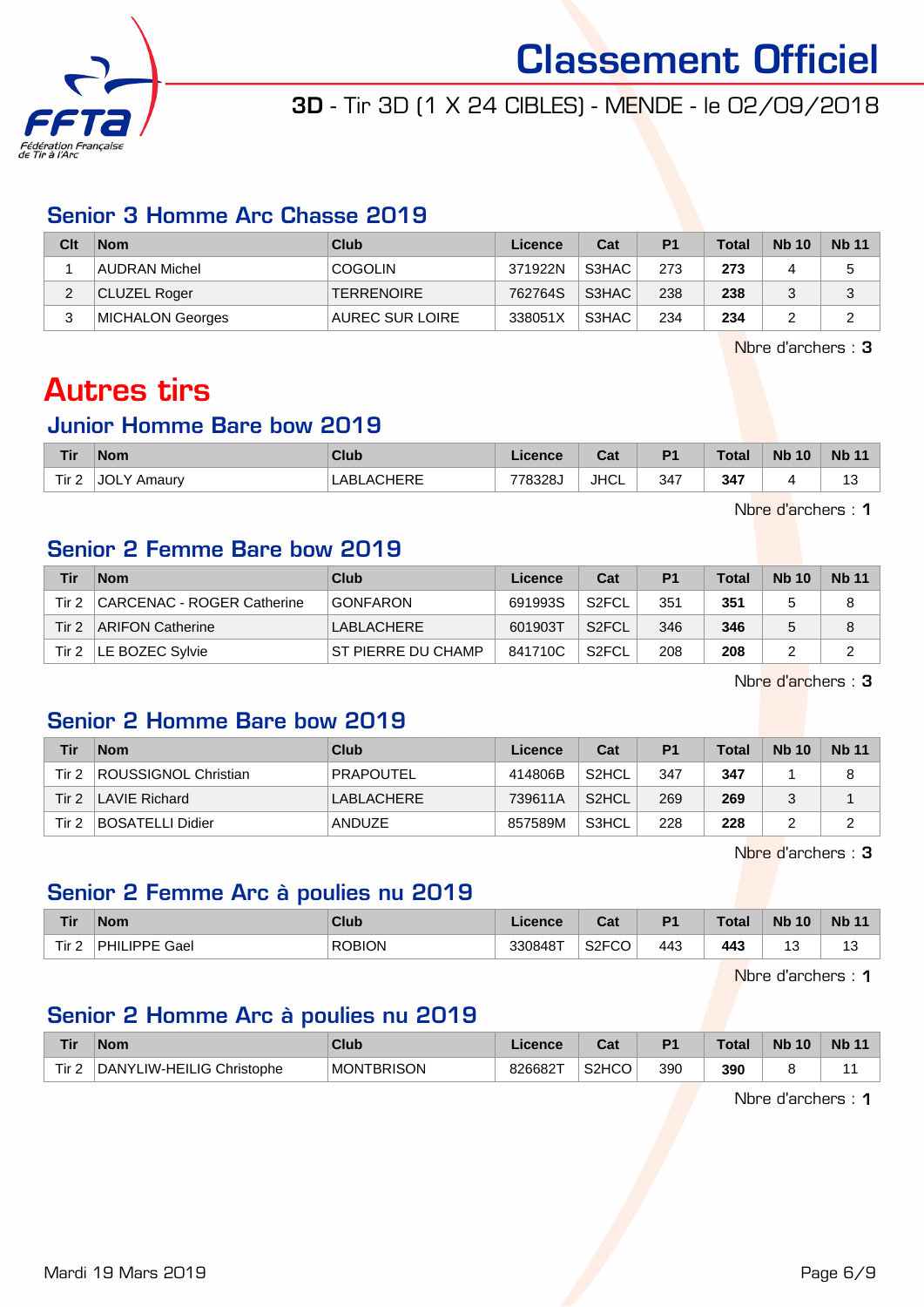

## 3D - Tir 3D (1 X 24 CIBLES) - MENDE - le 02/09/2018

#### Senior 3 Homme Arc à Poulies nu 2019

| Tir   | <b>Nom</b>                     | Club                | Licence | Cat   | P <sub>1</sub> | <b>Total</b> | <b>Nb 10</b> | <b>Nb 11</b> |
|-------|--------------------------------|---------------------|---------|-------|----------------|--------------|--------------|--------------|
|       | Tir $2$  LE BOZEC Jean Jacques | IST PIERRE DU CHAMP | 736767J | S3HCO | 379            | 379          |              | 14           |
| Tir 2 | DUDA Georges                   | <b>MONTPEYROUX</b>  | 718212R | S3HCO | 365            | 365          |              | 10           |
| Tir 2 | DUPUY Rene                     | <b>MONTPEYROUX</b>  | 391242N | S3HCO | 320            | 320          |              | 5            |

Nbre d'archers : 3

## Senior 1 Homme Arc Droit 2019

| Tir              | <b>Nom</b>         | <b>Club</b>      | icence               | והיה<br>va. | D <sub>4</sub> | <b>Total</b> | <b>N<sub>b</sub></b><br>10 | <b>Nb</b> |
|------------------|--------------------|------------------|----------------------|-------------|----------------|--------------|----------------------------|-----------|
| Tir.<br><u>_</u> | UR Robin<br>GARDEl | <b>POMPIGNAN</b> | 627321W<br>62.<br>ےں | S1HAD       | 391            | 391          |                            |           |

Nbre d'archers : 1

## Senior 2 Femme Arc Droit 2019

| Tir.             | <b>Nom</b>         | Club            | Licence | Cat                            | P <sub>1</sub> | Total | <b>Nb 10</b> | <b>Nb 11</b> |
|------------------|--------------------|-----------------|---------|--------------------------------|----------------|-------|--------------|--------------|
| Tir 2            | BARCONNIERE Lucile | <b>GOURDON</b>  | 671843P | S <sub>2</sub> F <sub>AD</sub> | 229            | 229   |              |              |
| Tir <sub>2</sub> | GERMAIN Nathalie   | L'ISLE JOURDAIN | 844022R | S <sub>2</sub> F <sub>AD</sub> | 209            | 209   |              |              |

Nbre d'archers : 2

## Senior 2 Homme Arc Droit 2019

| Tir   | <b>Nom</b>              | Club                              | Licence | Cat                | <b>P1</b> | <b>Total</b> | <b>Nb 10</b> | <b>Nb 11</b> |
|-------|-------------------------|-----------------------------------|---------|--------------------|-----------|--------------|--------------|--------------|
| Tir 2 | <b>GIRARD Philippe</b>  | <b>PUY SAINTE</b><br>REPARADE ARR | 413536W | S <sub>2</sub> HAD | 318       | 318          |              | 10           |
| Tir 2 | <b>NEVERS Mickael</b>   | <b>MACON</b>                      | 387443J | S2HAD              | 283       | 283          | 3            | 2            |
| Tir 2 | <b>THIEBEAU Olivier</b> | <b>GOURDON</b>                    | 859798N | S <sub>2</sub> HAD | 275       | 275          | 4            | 3            |
| Tir 2 | <b>GERMAIN Thierry</b>  | L'ISLE JOURDAIN                   | 842792D | S <sub>2</sub> HAD | 247       | 247          |              | 6            |
| Tir 2 | <b>ARIFON Remi</b>      | LABLACHERE                        | 461771A | S <sub>2</sub> HAD | 241       | 241          | 2            | 3            |
| Tir 2 | <b>MAUBON Eric</b>      | <b>PIERRELATTE</b>                | 703178Z | S <sub>2</sub> HAD | 238       | 238          | 1            | 1            |

Nbre d'archers : 6

## Senior 3 Homme Arc Droit 2019

| Tir   | <b>Nom</b>           | Club               | Licence | Cat   | P <sub>1</sub> | <b>Total</b> | <b>Nb 10</b> | <b>Nb 11</b> |
|-------|----------------------|--------------------|---------|-------|----------------|--------------|--------------|--------------|
| Tir 2 | <b>BELLOT Daniel</b> | ANDUZE             | 344171Z | S3HAD | 200            | 200          |              |              |
| Tir 2 | <b>BRUN Pierre</b>   | <b>MONTPEYROUX</b> | 916139D | S3HAD | 167            | 167          |              |              |

Nbre d'archers : 2

## Senior 1 Homme Arc Libre 2019

| <b>Tir</b> | <b>Nom</b>                | Club           | Licence | ີລະ<br>uai                       | D <sub>1</sub> | <b>Total</b> | <b>N<sub>b</sub></b><br>10 | <b>Nb 11</b> |
|------------|---------------------------|----------------|---------|----------------------------------|----------------|--------------|----------------------------|--------------|
| Πir.       | ∣INFR<br>'ΡΔ<br>Joar<br>∼ | <b>MIRAMAS</b> | 367672U | ⊥ட∗<br>$\sim$ 1<br>ا ו חו כ<br>− | 508            | 508          | ٩C<br>υU                   |              |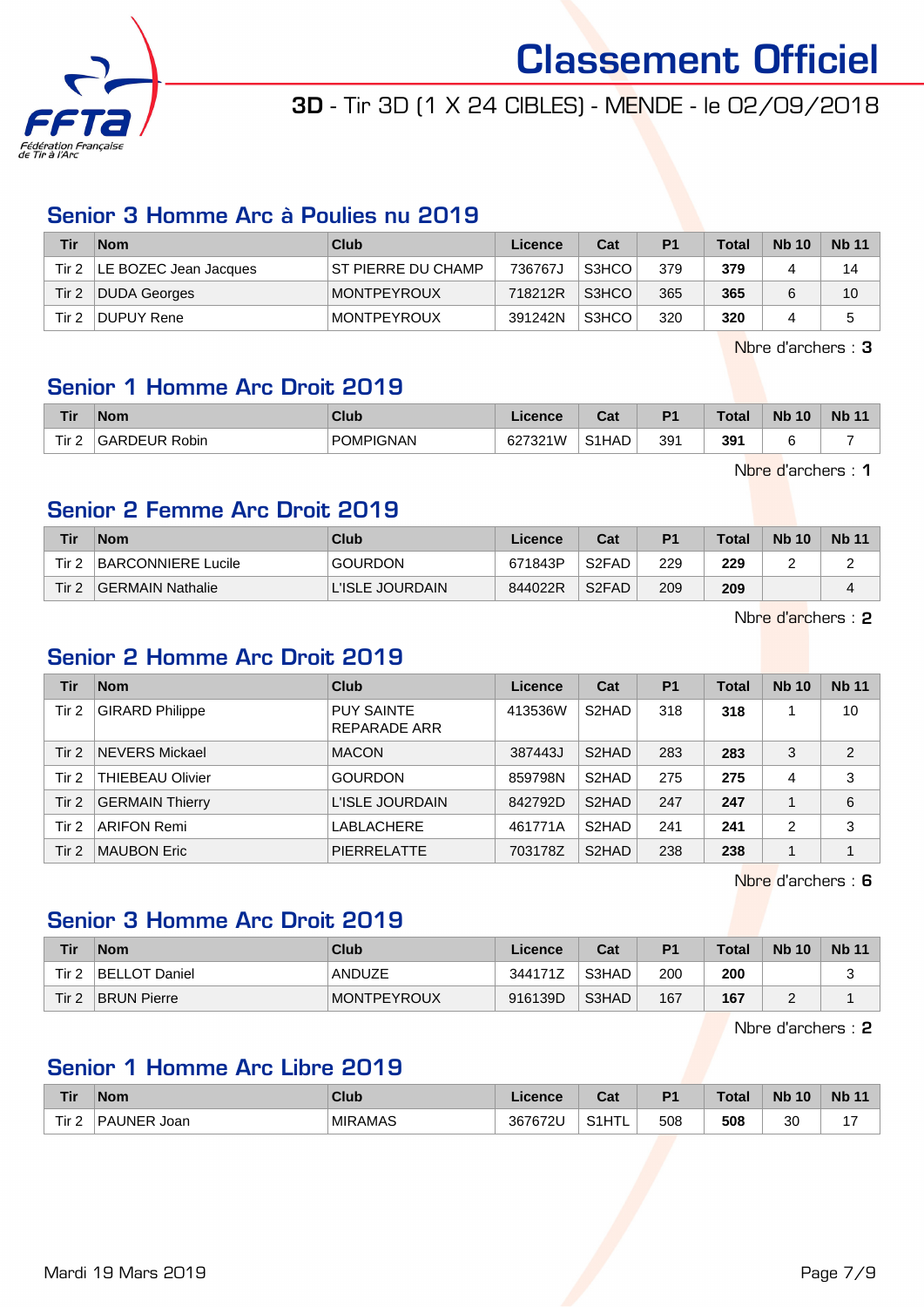

## 3D - Tir 3D (1 X 24 CIBLES) - MENDE - le 02/09/2018

#### Senior 1 Homme Arc Libre 2019 (Suite)

| <b>Tir</b>       | <b>Nom</b>    | Club                           | Licence | Cat                | P <sub>1</sub> | <b>Total</b> | <b>Nb 10</b> | <b>Nb 11</b> |
|------------------|---------------|--------------------------------|---------|--------------------|----------------|--------------|--------------|--------------|
| Tir <sub>2</sub> | DRUGUET Joel  | <b>MIRAMAS</b>                 | 784967A | S1HTL              | 497            | 497          | 25           | 18           |
| Tir $2$          | GERARD Cedric | MARSEILLE TROIS<br><b>LUCS</b> | 451225M | S <sub>1</sub> HTL | 474            | 474          | 15           | 24           |

Nbre d'archers : 3

#### Senior 2 Femme Arc Libre 2019

| Tir   | <b>Nom</b>      | Club                   | .icence | $\sim$<br>⊍dl | D.  | <b>Total</b> | <b>N<sub>b</sub></b><br>10 | <b>Nb 11</b> |
|-------|-----------------|------------------------|---------|---------------|-----|--------------|----------------------------|--------------|
| Tir 2 | MAUBON Isabelle | <b>ATTF</b><br>PIERREI | 703182D | . S2F™        | 396 | 396          | -                          | 10           |

Nbre d'archers : 1

### Senior 2 Homme Arc Libre 2019

|                                              | Tir              | <b>Nom</b> | Club                      | icence  | r.,<br>ud.         | D <sub>4</sub> | <b>Total</b> | <b>Nb 10</b> | <b>Nb</b> |
|----------------------------------------------|------------------|------------|---------------------------|---------|--------------------|----------------|--------------|--------------|-----------|
| 397<br>וחו.<br>LABL/<br>Emmanuel<br>nu.<br>∼ | Tir <sub>2</sub> |            | `HEDE<br>$\Lambda$ $\sim$ | 898215W | S <sub>2</sub> HTI | 397            |              | --           | "<br>1 O  |

Nbre d'archers : 1

## Senior 3 Homme Arc Libre 2019

| Tir              | <b>Nom</b>          | Club          | icence              | ◠ञ<br>va. | D <sub>4</sub> | <b>Total</b> | <b>N<sub>b</sub></b><br>10 | <b>Nb</b> |
|------------------|---------------------|---------------|---------------------|-----------|----------------|--------------|----------------------------|-----------|
| Tir <sub>2</sub> | PERRET<br>Dominique | <b>ANDUZE</b> | <b>146L</b><br>8701 | S3HTL     | 336            | 336          |                            |           |

Nbre d'archers : 1

## Senior 1 Homme Arc Chasse 2019

| <b>Tir</b> | <b>Nom</b>       | Club           | Licence | $\sim$<br>⊍aι      | D <sub>1</sub> | <b>Total</b> | <b>N<sub>b</sub></b><br>10 | <b>Nb</b> |
|------------|------------------|----------------|---------|--------------------|----------------|--------------|----------------------------|-----------|
| Tir $2$    | ALVES!<br>Lionel | <b>VALENCE</b> | 949584G | S <sub>1</sub> HAC | 157            | 157<br>$ -$  |                            |           |

Nbre d'archers : 1

#### Senior 2 Femme Arc Chasse 2019

| <b>Tir</b>   | <b>Nom</b>        | Club       | Licence | Cost <sub>o</sub><br>ual | P <sub>1</sub> | <b>Total</b> | <b>Nb</b><br>10 | <b>Nb 11</b> |
|--------------|-------------------|------------|---------|--------------------------|----------------|--------------|-----------------|--------------|
| $ -$<br>l ir | Geraldine<br>ウスロー | TERRENOIRE | 762763R | S2FAC                    | 241            | 241          |                 | -            |

Nbre d'archers : 1

## Senior 2 Homme Arc Chasse 2019

| Tir   | <b>Nom</b>            | Club                      | Licence | Cat                | P <sub>1</sub> | <b>Total</b> | <b>Nb 10</b> | <b>Nb 11</b> |
|-------|-----------------------|---------------------------|---------|--------------------|----------------|--------------|--------------|--------------|
| Tir 2 | <b>RAMON Philippe</b> | <b>MONTPEYROUX</b>        | 750224L | S <sub>2</sub> HAC | 355            | 355          | 4            | 6            |
| Tir 2 | <b>ZOUYENE Marc</b>   | <b>ANDUZE</b>             | 642170L | S3HAC              | 314            | 314          | 6            |              |
| Tir 2 | DESOLME Thierry       | <b>SAINT JUST MALMONT</b> | 874071C | S <sub>2</sub> HAC | 285            | 285          |              | 3            |
| Tir 2 | ALIBERT Jean Michel   | <b>GONFARON</b>           | 634123P | S <sub>2</sub> HAC | 281            | 281          |              | 5            |